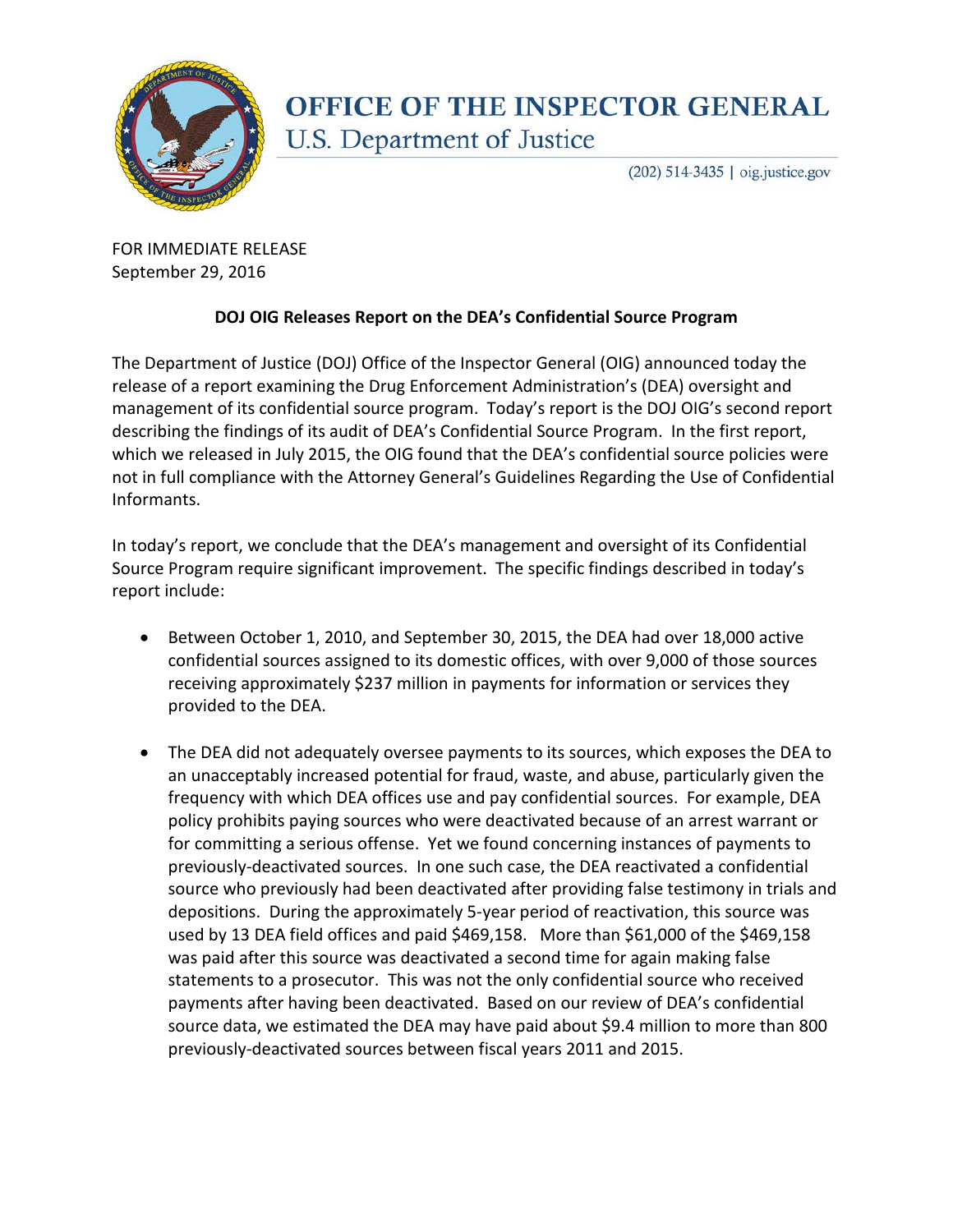- The DEA categorizes sources who make information available independently and without direction by the DEA as "Limited Use" sources, often referred to as "tipsters." The Limited Use category is regarded by the DEA as low-risk and the supervision of these sources required under DEA policy is less than for other categories of sources. Yet we found that Limited Use sources were some of DEA's highest paid sources, with 477 such sources having received an estimated \$26.8 million during the period of our review. We also found that Special Agents gave instructions and guidance to Limited Use confidential sources about what information to provide and what actions to take that tested the boundaries of what it means to provide information "without direction." For example, some Agents requested that these sources provide them with suspicious travel itineraries that met criteria defined by the Agents, and in some cases requested entire passenger manifests almost daily. Similarly, some parcel employees were told to provide information related to suspicious parcels and, at times, followed DEA instructions to directly transfer customer packages to the DEA. Some of these sources also received significant payments for their assistance, such as an airline employee who received more than \$600,000 in less than 4 years and a parcel employee who received over \$1 million in 5 years.
- Among the Limited Use sources the DEA established were Amtrak and Transportation Security Administration (TSA) employees. In November 2015, the OIG completed two separate investigations into DEA's use of two Amtrak employees and one TSA employee as sources. These investigations determined the DEA's use of these individuals as sources was improper. During this audit, we found that, between FYs 2011 and 2015, the DEA actually used at least 33 Amtrak employees and 8 TSA employees as sources, paying the Amtrak employees a total of over \$1.5 million and the TSA employees over \$94,000.
- The DEA condoned its confidential sources' use of "sub-sources," who are individuals a source recruits and pays to perform activities or provide information related to the source's work for the DEA. During our review of DEA files, we found evidence of sources who were paid based, in part, on the need to pay "sub-sources," but the information in the files was insufficient to allow us to determine the full extent of such payments. We found that the DEA has no controls, policies, or procedures for interactions with these "sub sources."
- The DEA has limited management, oversight, and tracking of source payments by the DEA's Intelligence Division, which oversees several programs under which sources provide information or conduct narcotics-related intelligence-gathering activities. The DEA was unable to provide the OIG an itemized list and overall total of payments to intelligence-related confidential sources. However, we determined that the DEA's Intelligence Division paid more than \$30 million to sources who provided narcotics-related intelligence and contributed to law enforcement operations, \$25 million of which went to just 9 sources. Furthermore, we found that the DEA's